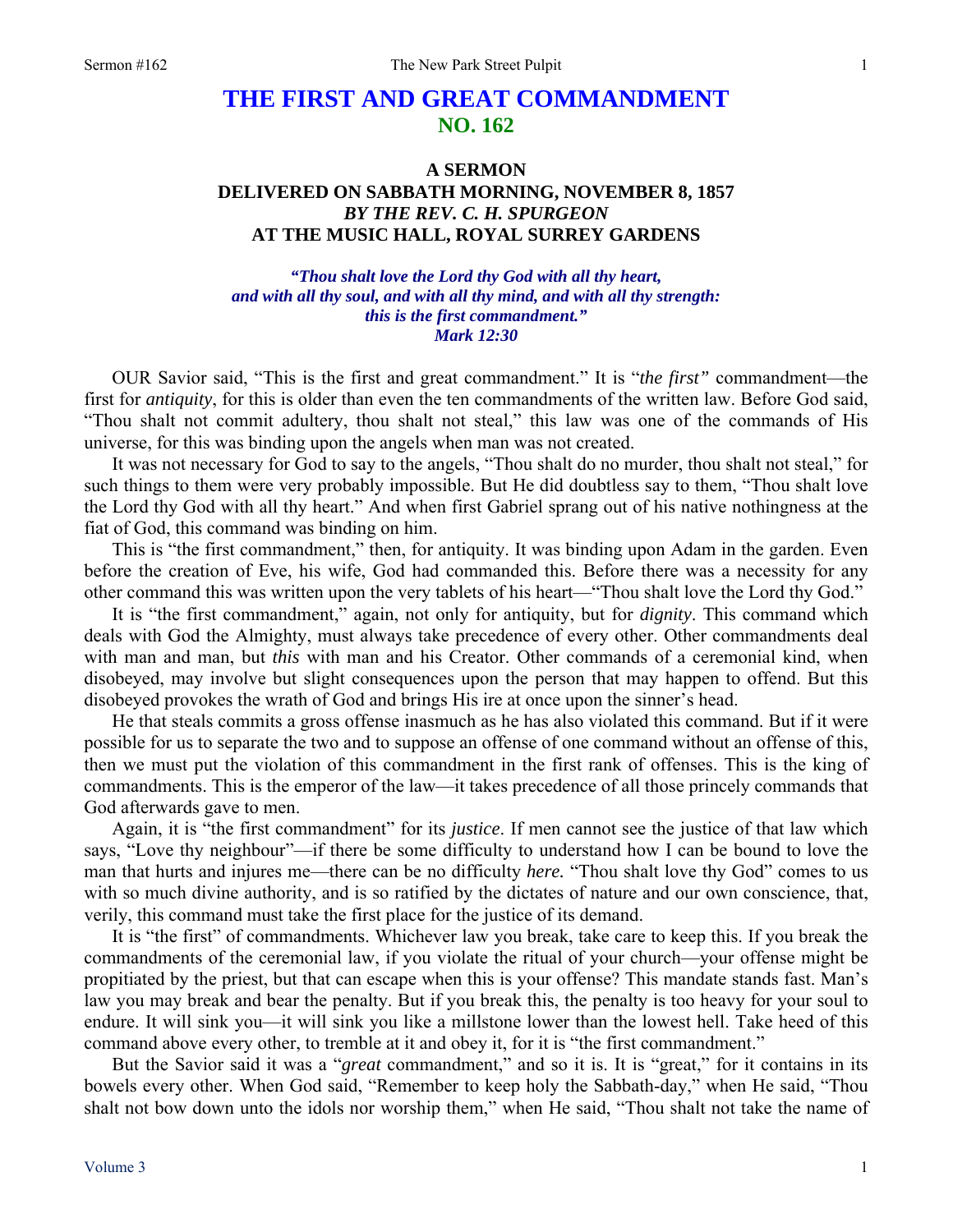the LORD thy God in vain"—He did but instance particulars which are all contained in this general mandate.

This is the sum and substance of the law. And indeed even the second commandment lies within the folds of the first. "Thou shalt love thy neighbour," is actually to be found within the center of this command, "Thou shalt love the Lord thy God," for the loving of God would necessarily produce the loving of our neighbor.

It is a great command then, for its *comprehensiveness* and it is a great command for the immense demand which it makes upon us. It demands all our mind, all our soul, all our heart, and all our strength. Who is he that can keep it, when there is no power of manhood which is exempt from its sway?

And to him that violates this law it shall be proven that it is a great command in the greatness of its condemning power, for it shall be like a great sword having two edges, wherewith God shall slay him. It shall be like a great thunderbolt from God, wherewith He shall cast down and utterly destroy the man that goes on in his willful breaking thereof.

Hear ye then, O Gentiles and O house of Israel, hear ye, then, this day, this first and great commandment—"Thou shalt love the Lord thy God with all thy heart, and with all thy soul, and with all thy mind, and with all thy strength."

I shall divide my discourse thus—first, *What says this commandment unto us*? Secondly, *What say we unto it*?

**I.** And in discussing the first point, WHAT SAYS THIS COMMANDMENT UNTO US? we shall divide it thus.

Here is first, the duty—"Thou shalt love the Lord thy God." Here is, secondly, the measure of the duty—"Thou shalt love im with all thy heart, mind, soul, strength." Here is, thirdly, the ground of the claim, enforcing the duty—because He is "thy God." God demands us to obey simply upon the ground that He is our God.

**1.** To begin, then. This command *demands a duty*. That duty is that we should love God. How many men do break this? One class of men do break it willfully and grievously, for they *hate* God. There is the infidel who gnashes his teeth against the Almighty. The atheist who spits the venom of his blasphemy against the person of his Maker.

You will find those who rail at the very being of a God, though in their consciences they know there is a God, yet with their lips will blasphemously deny His existence. These men say there is no God, because they wish there were none. The wish is father to the thought. And the thought demands great grossness of heart, and grievous hardness of spirit before they dare to express it in words. And even when they express it in words, it needs much practice ere they can do it with a bold, unblushing countenance.

Now, this command bears hard on all them that hate, that despise, that blaspheme, that malign God, or that deny His being, or impugn His character. O sinner! God says you shall love Him with all thy heart. And inasmuch as you hate Him, you stand this day condemned to the sentence of the law.

Another class of men know there is a God, but they *neglect* Him. They go through the world with indifference, "caring for none of these things." "Well," they say, "it makes no difference to me whether there is a God or not." They have no particular care about Him. They do not pay one half so much respect to His commands as they would to the proclamation of the Queen. They are very willing to reverence all powers that be, but He who ordained them is to be passed by and to be forgotten.

They would not be bold enough and honest enough to come straight out and despise God and join the ranks of His open enemies, but they forget God. He is not in all their thoughts. They rise in the morning without a prayer. They rest at night without bending the knee. They go through the week's business and they never acknowledge a God. Sometimes they talk about good luck and chance—strange deities of their own brain—but God, the overruling God of Providence, they never talk of, though sometimes they may mention His name in flippancy and so increase their transgressions against Him.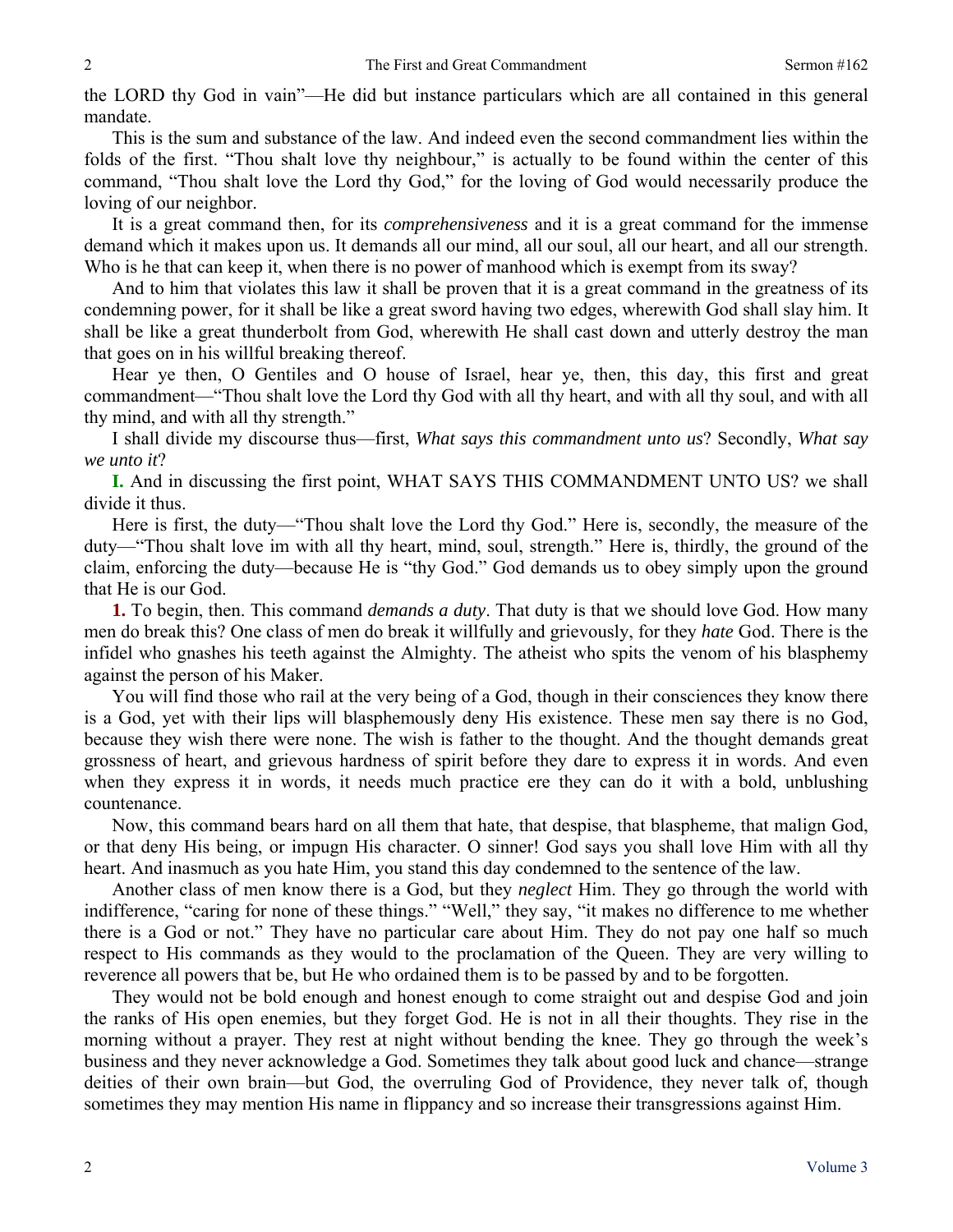O you despisers and neglecters of God! This command speaks to you—"Thou shalt love the Lord thy God with all thy heart, and with all your soul."

But I hear one of these gentlemen reply, "Well, sir, I make no pretensions to religion, but still I believe I am quite as good as those that do. I am quite as upright, quite as moral and benevolent. True, I do not often darken the door of a church or chapel. I do not think it necessary, but I am a right good sort. There are many, many hypocrites in the church, and therefore I shall not think of being religious."

Now, my dear friend, allow me to say just one word—what business is that of yours? Religion is a personal matter between you and your Maker. Your Maker says—"Thou shalt love Me with all thy heart." It is of no use for you to point your finger across the street and point at a minister whose life is inconsistent, or at a deacon that is unholy, or to a member of the church that does not live up to his profession. You have nothing to do with that.

When your Maker speaks to you, He appeals to you personally. And if you should tell Him, "My Lord, I will not love You, because there are hypocrites," would not your own conscience convince you of the absurdity of your reasoning? Ought not your better judgment to whisper, "Inasmuch, then, as so many are hypocrites, take heed that you are not. And if there be so many pretenders that injure the Lord's cause by their lying pretensions, so much the more reason why you should have the real thing, and help to make the church sound and honest"?

But no. The merchants of our cities, the tradesmen of our streets, our artisans and our workmen—the great mass of them—live in total forgetfulness of God. I do not believe that the heart of England is infidel. I do not believe that there is any vast extent of deism or atheism throughout England—the great fault of our time is the fault of indifference. People do not care whether the thing is right or not.

What is it to them? They never take the trouble to search between the different professors of religion to see where the truth lies. They do not think to pay their reverence to God with all their hearts. Oh, no, they forget what God demands and so rob Him of His due. To you, to you, great masses of the population, this law speaks with iron tongue—"Thou shalt love the Lord thy God with all thy heart, and with all thy soul, and with all your mind."

There is a class of men that are a great deal nobler than the herd of simpletons who allow the sublimities of the Godhead to be concealed by their carking care for mere sensual good. There are some that do not forget that there is a God—no, they are astronomers, and they turn their eyes to heaven, and they view the stars, and they marvel at the majesty of the Creator.

Or they dig into the bowels of the earth and they are astonished at the magnificence of God's works of yore. Or they examine the animal and marvel at the wisdom of God in the construction of its anatomy. They, whenever they think of God, think of Him with the deepest awe, with the profoundest reverence. You never hear them curse or swear—you will find that their souls are possessed of a deep awe of the great Creator.

But ah! my friends, this is not enough—this is not obedience to the command. God does not say you shall wonder at Him, you shall have awe of Him. He asks more than that. He says, "Thou shalt love Me!" Oh! you that see the orbs of heaven floating in the far expanse, it is something to lift your eye to heaven and say—

> *"These are Thy glorious works, Parent of good, Almighty, Thine this universal frame. Thus wond'rous fair; Thyself how wond'rous then! Unspeakable, who sit'st above these heavens To us invisible, or dimly seen In these Thy lowest works; yet these declare Thy goodness beyond thought, and pow'r divine."*

It is something thus to adore the great Creator, but 'tis not all He asks. Oh! if you could add to this— "He that made these orbs, that leadeth them out by their hosts, is my Father, and my heart beats with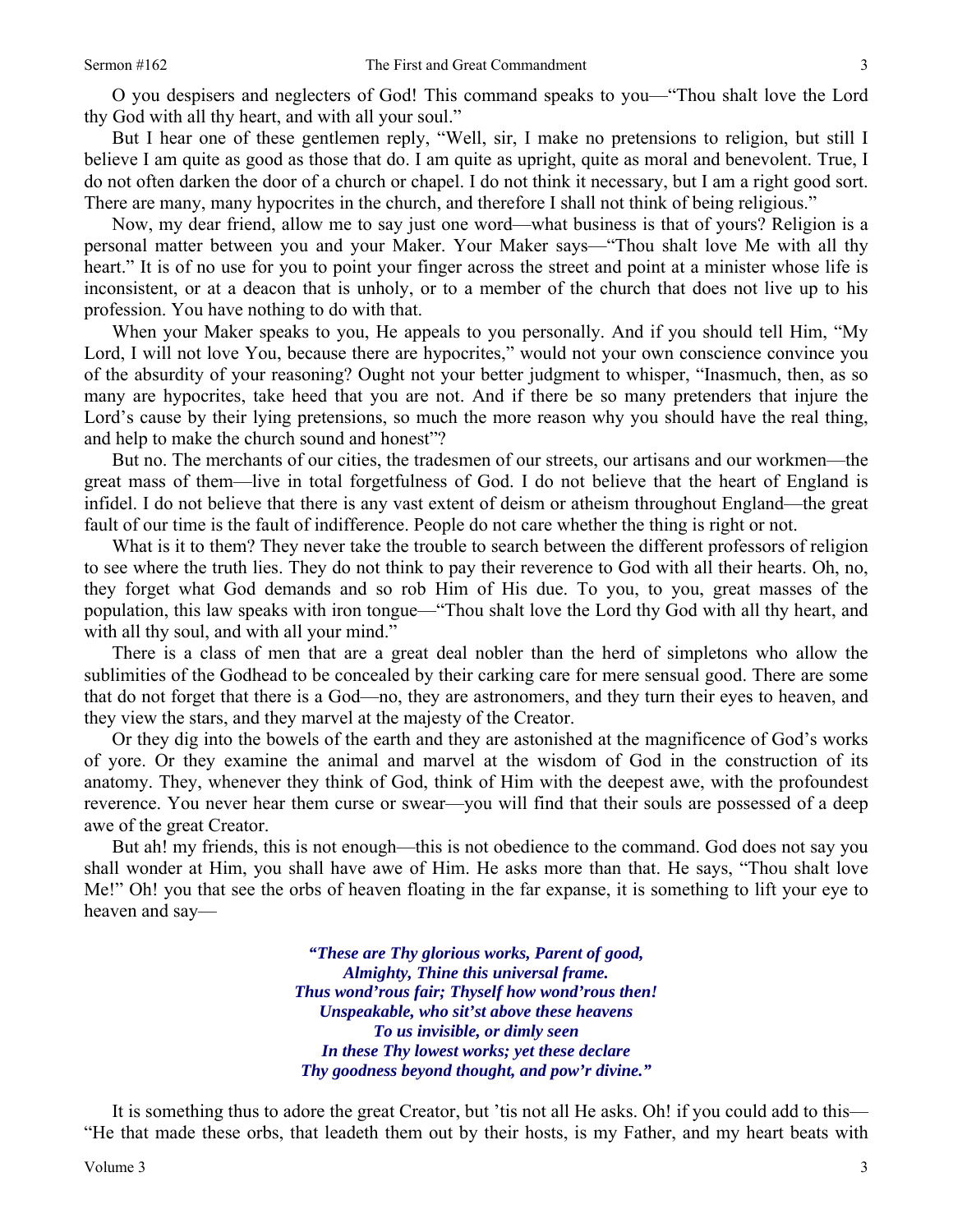affection towards Him." Then would you be obedient, but not till then. God asks not your admiration, but your affection. "Thou shalt *love* the Lord thy God with all thine heart."

There are others, too, who delight to spend time in contemplation. They believe in Jesus, in the Father, in the Spirit. They believe that there is but one God, and that these three are one. It is their delight to turn over the pages of revelation, as well as the pages of history. They contemplate God. He is to them a matter of curious study. They like to meditate upon Him. The doctrines of His Word they could hear all day long. And they are very sound in the faith, extremely orthodox and very knowledgeable. They can fight about doctrines, they can dispute about the things of God with all their hearts.

But alas! their religion is like a dead fish—cold and stiff—and when you take it into your hand, you say there is no life in it. Their souls were never stirred with it. Their hearts were never thorough into it. They can contemplate, but they cannot love*.* They can meditate, but they cannot commune. They can think of God, but they can never throw up their souls to Him and clasp Him in the arms of their affections.

Ah, to you cold-blooded thinkers—to you, this text speaks. Oh! you that can contemplate, but cannot love—"Thou shalt love the Lord thy God with all thy heart."

Another man starts up and he says, "Well, this command does not bear on me. I attend my place of worship twice every Sunday. I have family prayer. I am very careful not to get up in the morning without saying a form of prayer. I sometimes read my Bible. I subscribe to many charities." Ah! my friend, and you may do all that without loving God.

Why, some of you go to your churches and chapels as if you were going to be horsewhipped. It is a dull and dreary thing to you. You dare not break the Sabbath, but you would if you could. You know very well that if it were not for a mere matter of fashion and custom, you would sooner by half be anywhere else than in God's house.

And as for prayer, why it is no delight to you. You do it because you think you ought to do it. Some indefinable sense of duty rests upon you, but you have no delight in it. You talk of God with great propriety, but you never talk of Him with love. Your heart never bounds at the mention of His name. Your eyes never glisten at the thought of His attributes. Your soul never leaps when you meditate on His works, for your heart is all untouched, and while you are honoring God with your lips, your heart is far from Him, and you are still disobedient to this commandment, "Thou shalt love the Lord thy God."

And now, my hearers, do you understand this commandment? Do I not see many of you seeking to look for loopholes through which to escape? Do I not think I see some of you striving to make a breach in this divine wall which girds us all? You say, "I never do anything against God." Nay, my friend, that is not it—it is not what you do not do—it is this, "Do you *love* Him?"

"Well, sir, but I never violate any of the proprieties of religion." No, that is not it. The command is, "Thou shalt *love* Him." "Well, sir, but I do a great deal for God. I teach in a Sunday school and so on." Ah! I know, but do you *love* Him? It is the *heart* He wants and He will not be content without it. "Thou shalt love the Lord thy God." That is the law, and though no man can keep it since Adam's fall, yet the law is as much binding upon every son of Adam this day as when God first of all pronounced it. "Thou shalt love the Lord thy God."

**2.** That brings us to the second point—*the measure of this law.* How much am I to love God? Where shall I fix the point? I am to love my neighbor as I love myself. Am I to love my God more than that? Yes, certainly. The measure is even greater. We are not bound to love ourselves with all our mind, and soul, and strength, and therefore we are not bound to love our neighbor so. The measure is a greater one. We are bound to love God with all our heart, soul, mind, and strength.

And we deduce from that, first, that we are to love God *supremely*. You are to love your wife, O husband. You can not love her too much except in one case—if you should love her before God and prefer her pleasure to the pleasure of the Most High. Then would you be an idolater.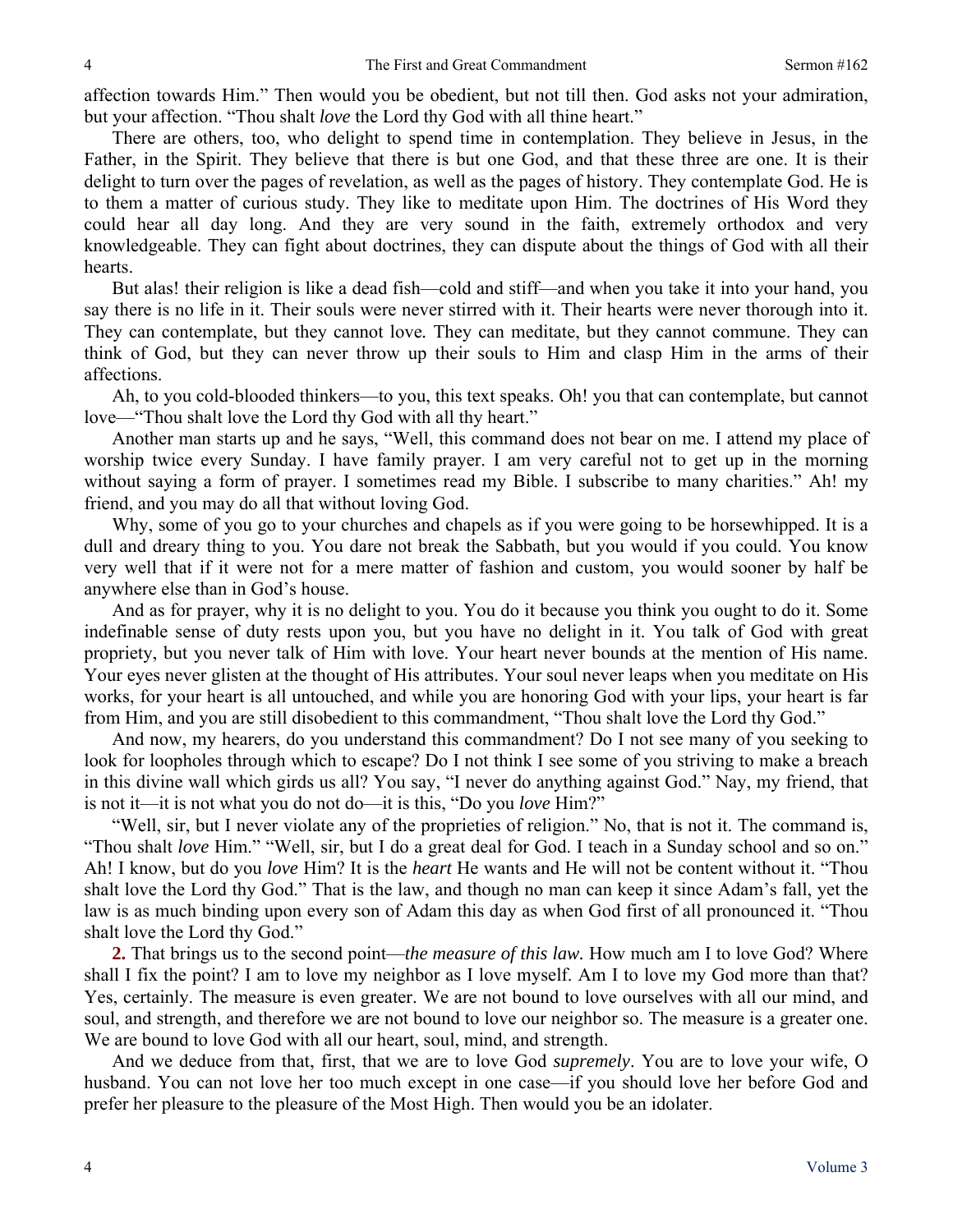Child! you are to love your parents. You cannot love him too much who begat you, nor her too much that brought you forth. But remember, there is one law that does override that. You are to love your God more than your father or your mother. He demands your first and your highest affection—you are to "love him with all thy heart."

We are allowed to love our relatives—we are taught to do so. He that does not love his own family is worse than a heathen and a publican. But we are not to love the dearest object of our hearts as much as we love God. You may erect little thrones for those whom you rightly love. But God's throne must be a glorious high throne. You may set them upon the steps, but God must sit on the very seat itself. He is to be enthroned, the royal One within your heart, the King of your affections.

Say, say hearer, have you kept this commandment? I know I have not. I must plead guilty before God. I must cast myself before Him and acknowledge my transgression. But nevertheless, there stands the commandment—"Thou shalt love God with all thy heart"—that is, you shall love Him *supremely.*

Note, again—from the text we may deduce that a man is bound to love God *heartily*—that is plain enough, for it says, "Thou shalt love the Lord thy God with all thy heart." Yes, there is to be in our love to God a heartiness. We are to throw our whole selves into the love that we give to Him. Not the kind of love that some people give to their fellows, when they say, "Be ye warmed and filled," and nothing more.

No—our heart is to have its whole being absorbed into God, so that God is the hearty object of its pursuit and its most mighty love. See how the word "all" is repeated again and again. The whole going forth of the being, the whole stirring up of the soul is to be for God and for God only. "With *all* thy heart."

Again—as we are to love God heartily, we are to love Him with *all our souls*. Then we are to love Him with all our life, for that is the meaning of it. If we are called to die for God, we are to prefer God before our own life. We shall never reach the fullness of this commandment till we get as far as the martyrs, who rather than disobey God would be cast into the furnace, or devoured by wild beasts. We must be ready to give up house, home, liberty, friends, comfort, joy, and life at the command of God, or else we have not carried out this commandment, "Thou shalt love him with all thy heart, and with all thy life."

And next we are to love God with all our *mind*. That is, the intellect is to love God. Now, many men believe in the existence of a God, but they do not love that belief. They know there is a God, but they greatly wish there were none. Some of you today would be very pleased—you would set the bells aringing—if you believed there were no God.

Why, if there were no God, then you might live just as you liked. If there were no God, then you might run riot and have no fear of future consequences. It would be to you the greatest joy that could be—if you heard that the eternal God had ceased to be.

But the Christian never wishes any such a thing as that. The thought that there is a God is the sunshine of his existence. His intellect bows before the Most High. Not like a slave that bends his body because he must, but like the angel who prostrates himself because he loves to adore his Maker. His intellect is as fond of God as his imagination.

"Oh!" he says, "My God, I bless You that You are, for You are my highest treasure, my richest and my rarest delight. I love You with all my intellect—I have neither thought, nor judgment, nor conviction, nor reason, which I do not lay at Your feet and consecrate to Your honor."

And once again, this love to God is to be characterized by *activity,* for we are to love Him with all our heart, heartily—with all our soul, that is, to the laying down of our life—with all our mind, that is mentally. And we are to love Him with all our *strength*, that is, *actively*. I am to throw my whole soul into the worship and adoration of God. I am not to keep back a single hour, or a single farthing of my wealth, or a single talent that I have, or a single atom of strength, bodily or mental, from the worship of God. I am to love Him with all my strength.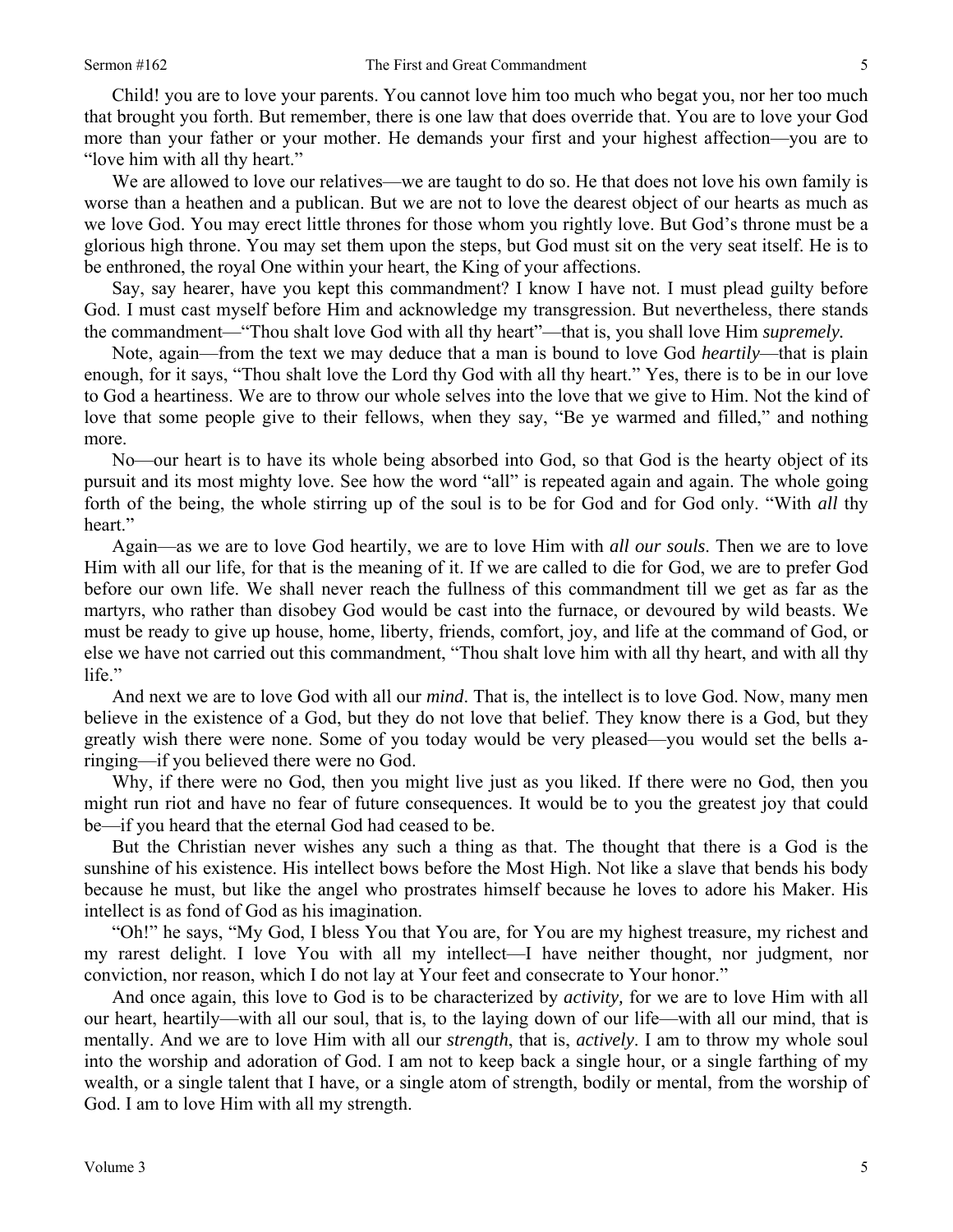Now, what man ever kept this commandment? Surely none. And no man ever can keep it. Hence, then, the necessity of a Savior. Oh! that we might by this commandment be smitten to the earth—that our self-righteousness may be broken in pieces by this great hammer of "the first and great commandment!"

But oh! my brethren, how may we wish that we could keep it! For, could we keep this command intact, unbroken, it would be a heaven below. The happiest of creatures are those that are the most holy and that unreservedly love God.

**3.** And now, very briefly, I have just to state *God's claim* upon which He bases this commandment. "Thou shalt love him with all thy heart, soul, mind, strength." Why? First, because He is the Lord—that is, JEHOVAH. And secondly, because he is your God.

Man, the creature of a day, you ought to love JEHOVAH *for what He is*. Behold, Him whom you can not behold! Lift up your eyes to the seventh heaven. See where in dreadful majesty the brightness of His skirts makes the angels veil their faces, lest the light, too strong for even them, should smite them with eternal blindness.

See Him who stretched the heavens like a tent to dwell in and then did weave into their tapestry, with golden needle, stars that glitter in the darkness. Mark you Him that spread the earth and created man upon it. And hear what He is—He is all-sufficient, eternal, self-existent, unchangeable, omnipotent, omniscient! Will you not reverence Him? He is good, He is loving, He is kind, He is gracious. See the bounties of His providence—behold the plenitude of His grace! Will you not love JEHOVAH, because He is JEHOVAH?

But you are most of all bound to love Him *because He is your God*. He is your God *by creation*. He made you. You did not make yourself. God, the Almighty, though He might use instruments, was nevertheless the sole Creator of man. Though He is pleased to bring us into the world by the agency of our progenitors, yet is He as much our Creator as He was the Creator of Adam, when He formed him of clay and made him man.

Look at this marvelous body of yours. See how God has put the bones together so as to be of the greatest service and use to you. See how He has arranged your nerves and blood vessels. Mark the marvelous machinery which He has employed to keep you in life! O thing of an hour! Will you not love Him that made you? Is it possible that you can think of Him that formed you in His hands, and molded you by His will, and yet will you not love Him that has fashioned you?

Again, consider, he is *your* God, for *He preserves you*. Your table is spread, but He spread it for you. The air that you breathe is a gift of His charity. The clothes that you have on your back are gifts of His love. Your life depends on Him. One wish of His infinite will would have brought you to the grave and given your body to the worms.

And at this moment, though you are strong and hearty, your life is absolutely dependent upon Him. You may die where you are, instanter—you are out of hell only as the result of His goodness. You would be at this hour sweltering in unquenchable flames, had not His sovereign love preserved you.

Traitor though you may be to Him—an enemy to His cross and cause—yet He is your God, so far as this, for He made you and He keeps you alive. Surely, you may wonder that He should keep you alive, when you refuse to love Him. Man! you would not keep a horse that did not work for you. Would you keep a servant in your house who insulted you? Would you spread bread upon his table and find livery for his back, if instead of doing your will and good pleasure, he would be his own master and would run counter to you? Certainly you would not.

And yet here is God feeding you and you are rebelling against Him. Swearer! the lip with which you cursed your Maker are sustained by Him. The very lungs that you employ in blasphemy are inspired by Him with the breath of life, else you had ceased to be. Oh! strange that you should eat God's bread and then lift up your heel against Him.

6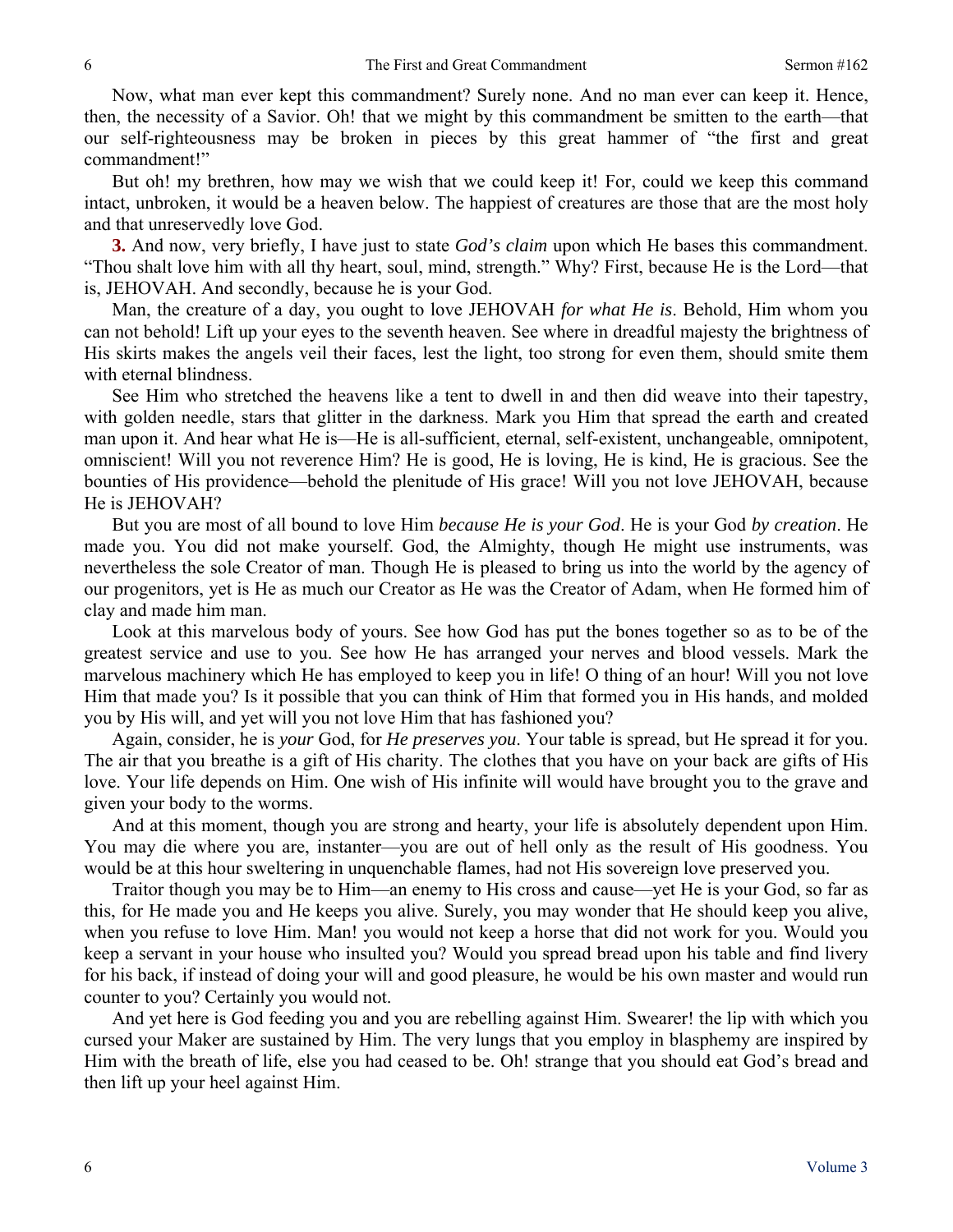Oh! marvelous that you should sit at the table of His providence and be clothed in the livery of His bounty, and yet that you should turn round and spit against high heaven and lift the puny hand of your rebellion against the God that made you and that preserves you in being.

Oh, if instead of our God we had one like unto ourselves to deal with, my brethren, we should not have patience with our fellow creatures for an hour. I marvel at God's longsuffering towards men. I see the foul-mouthed blasphemer curse his God—O God! how can You endure it? Why do You not smite him to the ground? If a gnat should torment me, should I not in one moment crush it?

And what is man compared with his Maker? Not one half so great as an ant compared with man. Oh! my brethren, we may well be astonished that God has mercy upon us, after all our violations of this high command. But I stand here today His servant, and for myself and for you I claim for God, because He is God, because He is our God and our Creator—I claim the love of all hearts. I claim the obedience of all souls and of all minds, and the consecration of all our strength.

O people of God, I need not speak to you. You know that God is your God in a special sense. Therefore you ought to love Him with a special love.

**II.** This is what the commandment says to us. I shall be very short indeed upon the second head, which is, WHAT HAVE WE TO SAY TO IT?

What have you to say to this command O man? Have I one here so profoundly brainless as to reply, "I intend to keep it and I believe I can perfectly obey it, and I think I can get to heaven by obedience to it"? Man, you are either a fool or else willfully ignorant, for sure, if you do understand this commandment, you will at once hang down your hands and say, "Obedience to that is quite impossible. Thorough and perfect obedience to that no man can hope to reach to!"

Some of you think you will go to heaven by your good works, do you? This is the first stone that you are to step upon—I am sure it is too high for your reach. You might as well try to climb to heaven by the mountains of earth and take the Himalayas to be your first step, for surely when you had stepped from the ground to the summit of Chimborazo you might even then despair of ever stepping to the height of this great commandment, for to obey this must always be an impossibility. But remember, you cannot be saved by your works, if you cannot obey this entirely, perfectly, constantly, forever.

"Well," says one, "I dare say if I try and obey it as well as I can, that will do." No, sir, it will not. God demands that you perfectly obey this and if you do not perfectly obey it He will condemn you. "Oh!" cries one, "who then, can be saved?" Ah! that is the point to which I wish to bring you. Who then can be saved by this law?

Why, no one in the world. Salvation by the works of the law is proved to be a clean impossibility. None of you therefore will say you will try to obey it and so hope to be saved. I hear the best Christian in the world groan out his thoughts—"O God," says he, "I am guilty. And should You cast me into hell, I dare not say otherwise. I have broken this command from my youth up, even since my conversion. I have violated it every day. I know that if You should lay justice to the line and righteousness to the plummet, I must be swept away forever. Lord, I renounce my trust in the law, for by it I know I can never see Your face and be accepted."

But hark! I hear the Christian say another thing—"Oh!" he says to the commandment, "Commandment I cannot keep you, but my Savior kept you, and what my Savior did, He did for all them that believe. And now, O law, what Jesus did is mine. Have you any question to bring against me? You demand that I should keep this commandment wholly—lo, my Savior kept it wholly for me and He is my Substitute.

"What I cannot do myself, my Savior has done for me. You can not reject the work of the Substitute, for God accepted it in the day when He raised Him from the dead. O law! shut your mouth forever. You can never condemn me. Though I break you a thousand times, I put my simple trust in Jesus and in Jesus only. His righteousness is mine and with it I pay the debt and satisfy your hungry mouth."

"Oh!" cries one, "I wish I could say that I could thus escape the wrath of the law! Oh that I knew that Christ did keep the law for me!" Stop, then, and I will tell you. Do you feel today that you are